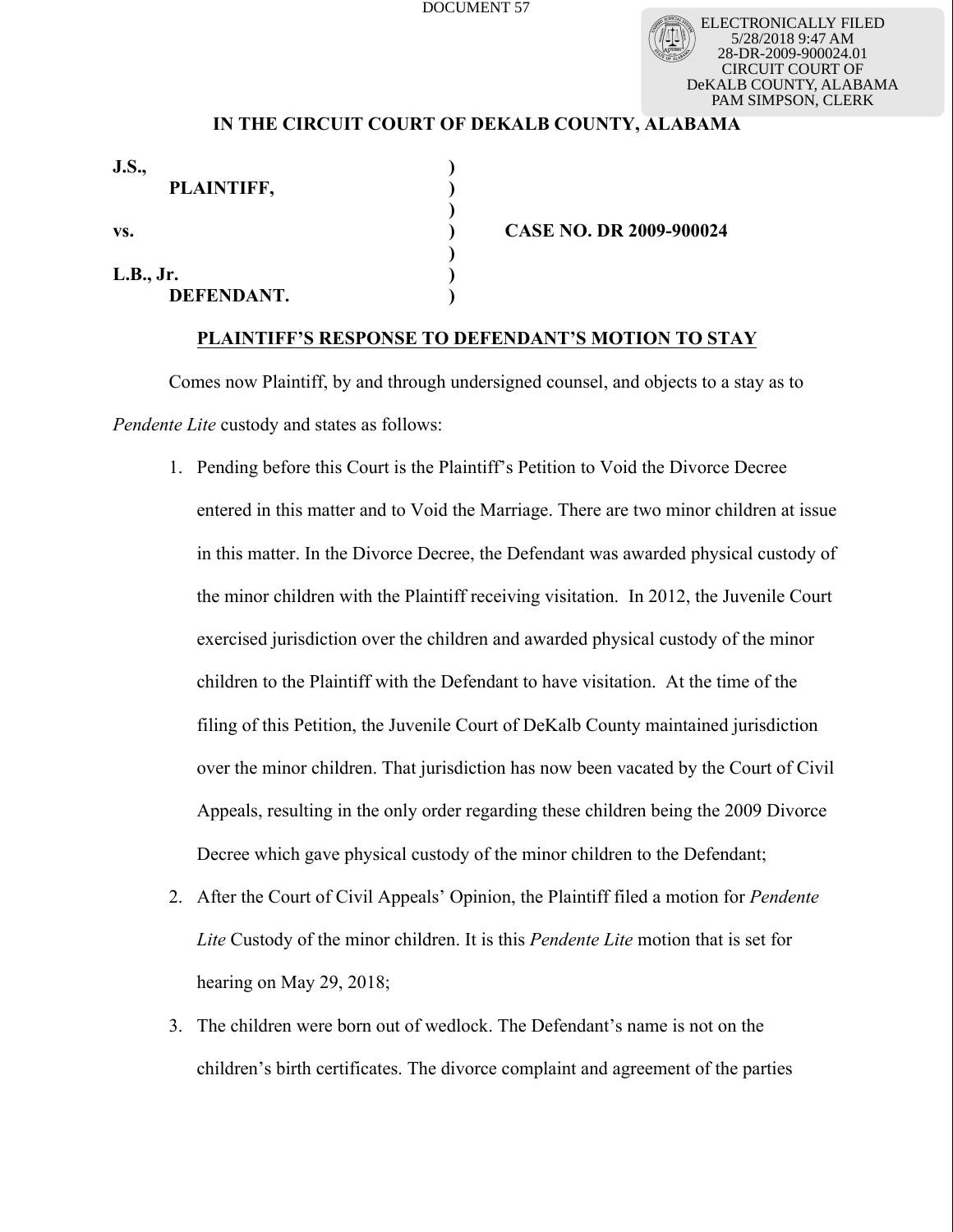purport to establish paternity of the children. The underlying marriage is void *ab initio* due to the Defendant being the maternal uncle of the Plaintiff and thus within the prohibited degrees of persons who can legally marry;

- 4. It is the understanding and belief of the Plaintiff that the Defendant is under investigation for incest and rape in the second degree. The oldest child at issue was conceived when the Plaintiff was 15 years old and the Defendant was over 20 years of age;
- 5. Plaintiff agrees that there is a parallel criminal proceeding. However, a parallel criminal proceeding is not the only prong when determining whether to stay civil proceedings. The Court is to "consider $\lceil \cdot \rceil$  three issues when deciding whether to issue the writ of mandamus and stay the  $\lceil$  civil] proceeding:  $(1)$ whether the civil and criminal proceedings [are] parallel;  $(2)$  whether [the movant]'s Fifth Amendment protection against self-incrimination [is] threatened by his testifying in the [civil] proceeding; and (3) whether the requirements of the balancing test established in Ex parte Baugh,  $530$  So.2d 238, 244 (Ala.1988), [are] met. ..." *Ex parte Flynn*, 991 So.2d 1247, 1253 (2008)
- 6. Furthermore, a stay of the entire proceedings is not always appropriate. There are times in which the case can go forward in a limited way. *Ex Parte Ebbers* 871 So.2d 776, 787 (Ala. 2003). "A court has the discretion to stay civil proceedings, to postpone civil discovery, or to impose protective orders and conditions in the face of parallel criminal proceedings against one of the parties when the interests of justice seem to require. Such interests include the need "to protect a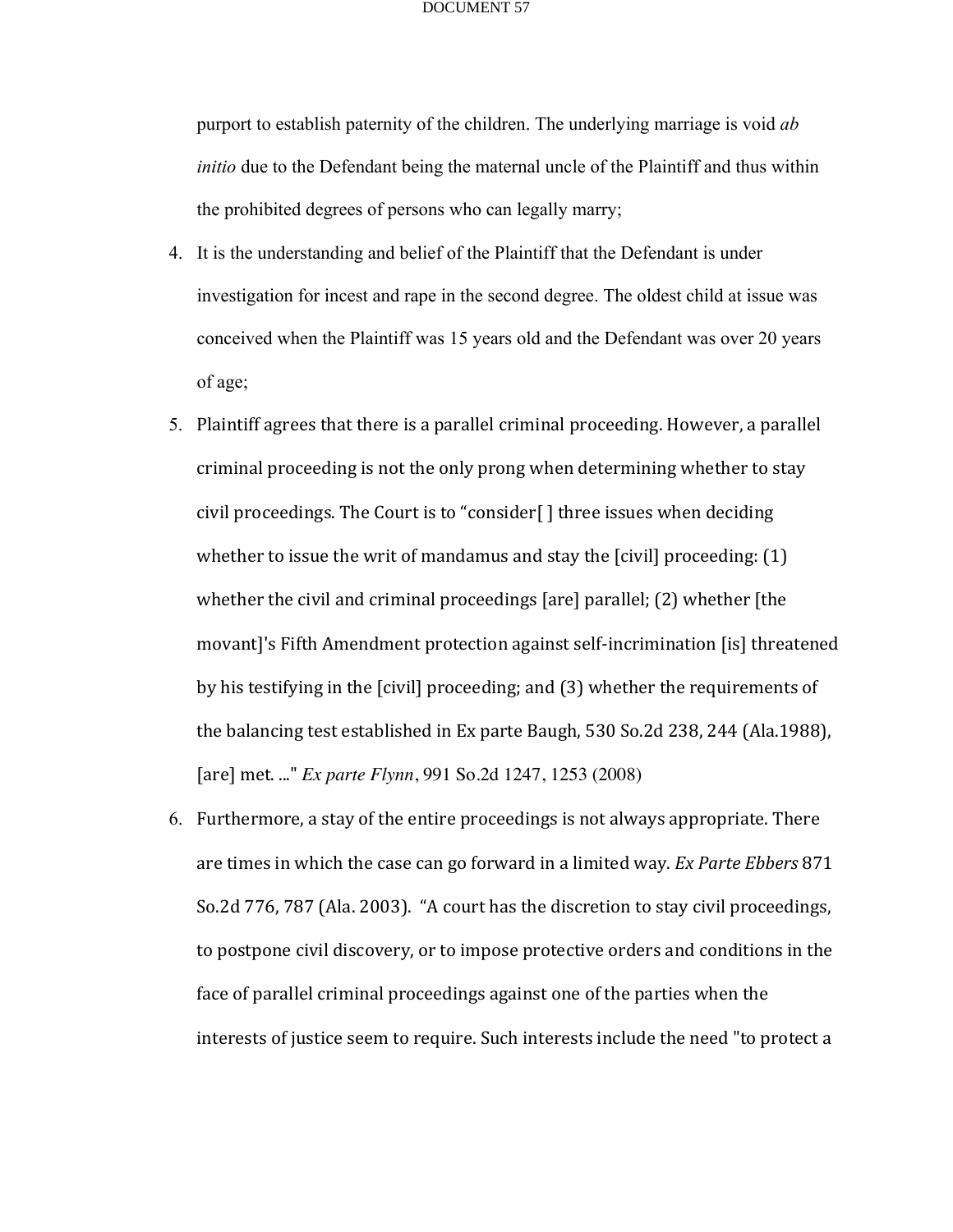party or person from annoyance, embarrassment, oppression, or undue burden or expense". *Id.* 787;

- 7. As for the second prong, the Plaintiff has self-authenticating documentation that establishes the blood relationship between the parties. Furthermore, DNA testing can establish the blood relationship between the Plaintiff and Defendant as well as whether or not the Defendant is the biological father of the children. It is the understanding and belief that there has been DNA seized as part of the criminal investigation. Therefore, there are sufficient other methods of proof without the necessity of the Defendant testifying with the potential for self-incrimination. If he desires to deny paternity, that needs to be asserted so that this Court and Plaintiff can proceed accordingly;
- 8. The third prong is to balance the interest of the parties or other people who have an interest in the case. *Id*. 790. In this matter, the best interest of children is at issue. The Defendant's right against self-incrimination must yield to the interest of these children, as to their safety and well-being, at least *Pendente Lite*. The Defendant is under investigation for two sex offenses. Furthermore, in 2014, the Defendant was determined not guilty by reason of mental disease and defect in a criminal matter in this jurisdiction in CC 2013-517. *See*, Exhibit "A" attached hereto and incorporated herein. Defendant had additional criminal matters in Tennessee in 2010, one of which included allegations of choking a law enforcement official and attempting to remove his duty weapon. *See* attached Exhibit "B" attached hereto and incorporated herein. According to Hamilton County, Tennessee online records, the Defendant entered a plea to misdemeanor assault. *See,* attached Exhibit "C" attached hereto and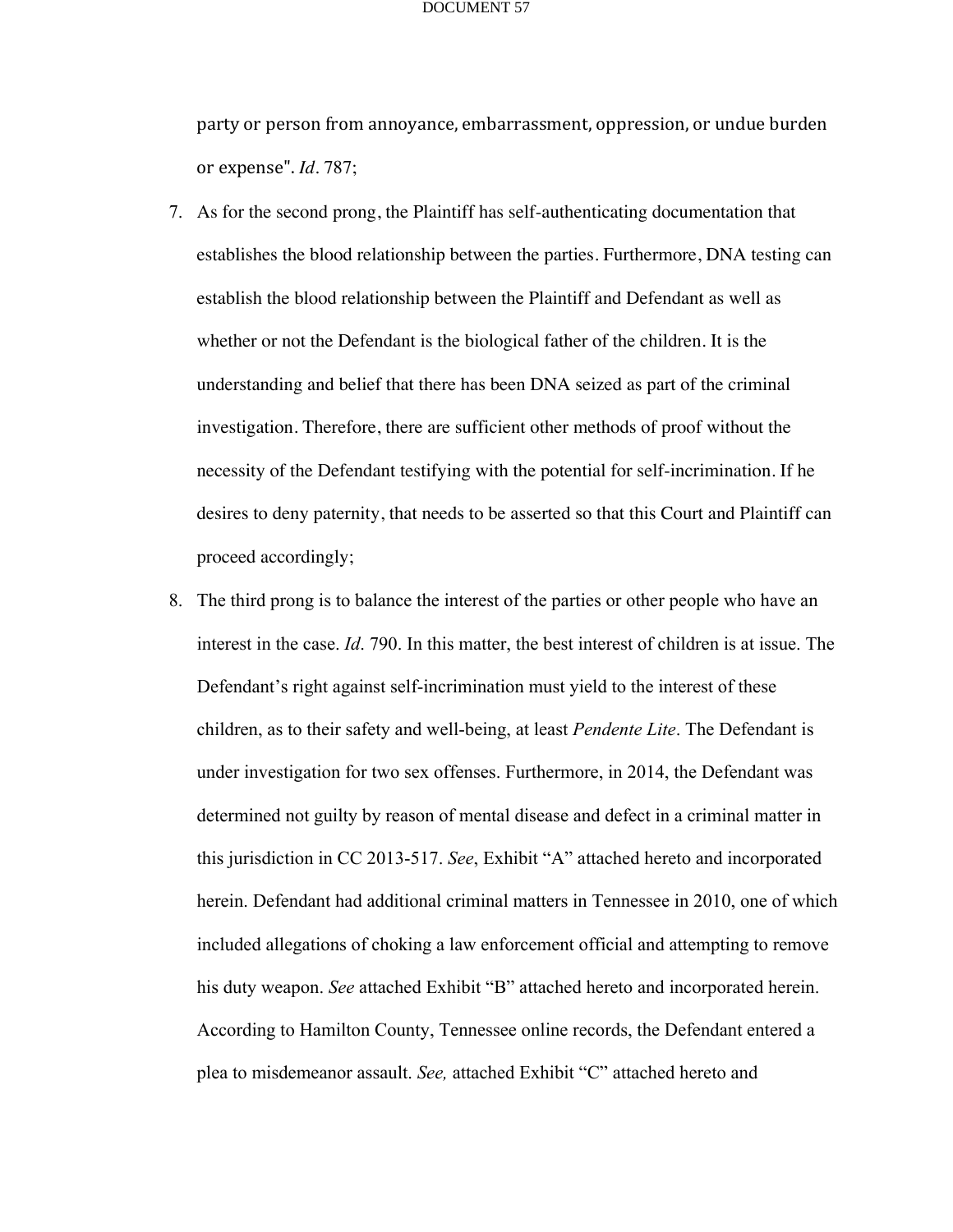incorporated herein. It is the understanding and belief that the Defendant maintains he has a mental disorder, though he is not under the care of a mental health professional. This is the person who - under the only current order of custody regarding these children – has custody of the two minor children. Therefore, the Defendant's interest in staying these proceedings must yield, at least for *Pendente Lite* purposes, for the Court to determine custody of these children;

- 9. Furthermore, to stay the proceedings prior to issuing a *Pendente Lite* custody order results in the children being in the custody of a person for whom they've only seen occasionally since the 2012 Juvenile Court intervention. These children have been in the care, custody, and control of the Plaintiff since 2012. To stay the proceedings prior to issuing a *Pendent Lite* custody order will uproot these children, placing them in a home with someone whom they've had little to no contact in the last 6 years, and would be a tremendous injustice to those children;
- 10. As noted above, there have been material changes of circumstances since the 2009 Divorce Decree that require a change of custody permanently and *Pendente Lite*. The protection and best interest of these children outweigh the Defendant's request for a stay at least *Pendente Lite*.

Wherefore, premises considered, Plaintiff Objects to a stay for *Pendente Lite* custody determination, and reserves any further objections or agreements as to a stay of the remainder of the case after a *Pendente Lite* custody determination.

Respectfully submitted this  $28<sup>th</sup>$  day of May, 2018.

*/s/Tanya D. Hallford*\_ Tanya D. Hallford [HAL078] Leigh Daniel & Associates Attorneys for the Plaintiff